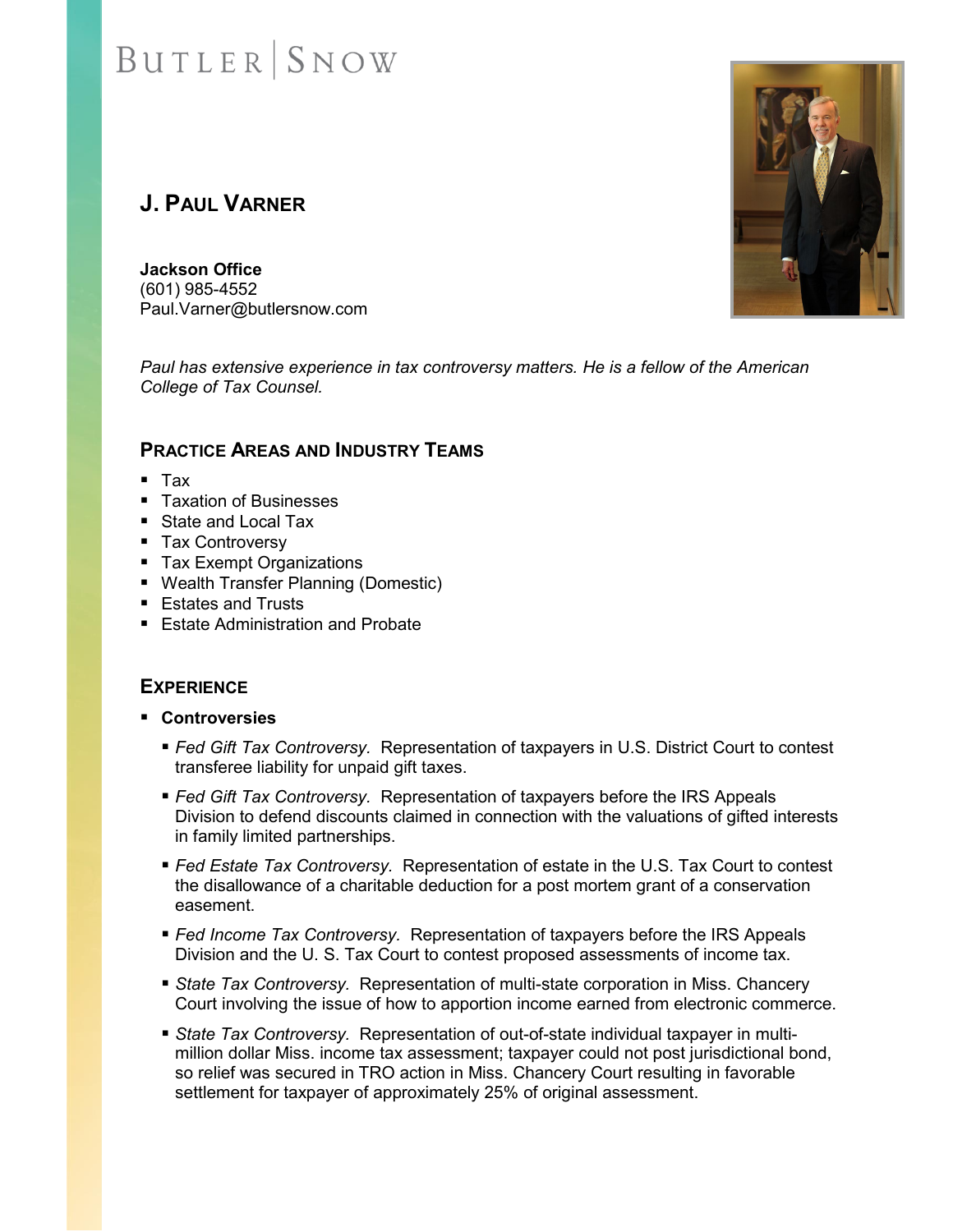- *State Tax Controversy.* Representation of Fortune 500 company in multi-million dollar income tax assessment and refund action in Miss. Chancery Court resulting in \$4,000,000 refund (issue was whether gain on sale of business was business income or nonbusiness income under UDITPA).
- *State Tax Controversy.* Representation of multi-state corporation seeking refund of state use taxes pursuant to exemption based on payment of sales tax to another state on the same transaction. *Weeks Dredging & Contracting, Inc. v. MS State Tax Commission*, 521 So. 2d 884 (Miss. 1988).
- *State Tax Controversy.* Representation of multi-state corporation in Miss. Chancery Court contesting the disallowance of deductions for premiums paid to captive insurance company.

#### **Planning**

- *Tax Deferred Exchanges*. Representation of numerous taxpayers in structuring and documenting forward and reverse like kind exchanges of real property.
- *Corporate Reorganizations*. Representation of numerous corporations in structuring acquisitive and divisive tax-free reorganizations.
- *Private letter Rulings*. Representation of numerous taxpayers to successfully obtain private letter rulings on various issues from both the IRS and the Miss. State Tax Commission.

### **BAR ADMISSIONS**

■ Mississippi, 1982

#### **DISTINCTIONS**

- Fellow, American College of Tax Counsel
- *Best Lawyers in America*®
	- Tax Law, 2007-2022
	- Trusts and Estates, 2001-2022
	- **Lawyer of the Year, Trusts and Estates, 2017**
	- **Lawyer of the Year, Tax Law, 2015**
- *Chambers HNW*
	- Private Wealth Law (Mississippi), 2017-2021
- *Super Lawyers<sup>®</sup>* 
	- Mid-South Super Lawyers, Tax: Business, 2006-2008, 2011-2018
- Top 50: Mississippi Super Lawyers*,* 2016
- Certified Public Accountant (Miss.)
- **Mississippi Tax Institute** 
	- Board of Trustees, 1993-1995
- *Martindale-Hubbell<sup>®</sup>* 
	- AV<sup>®</sup>- Preeminent™ Peer Review Rated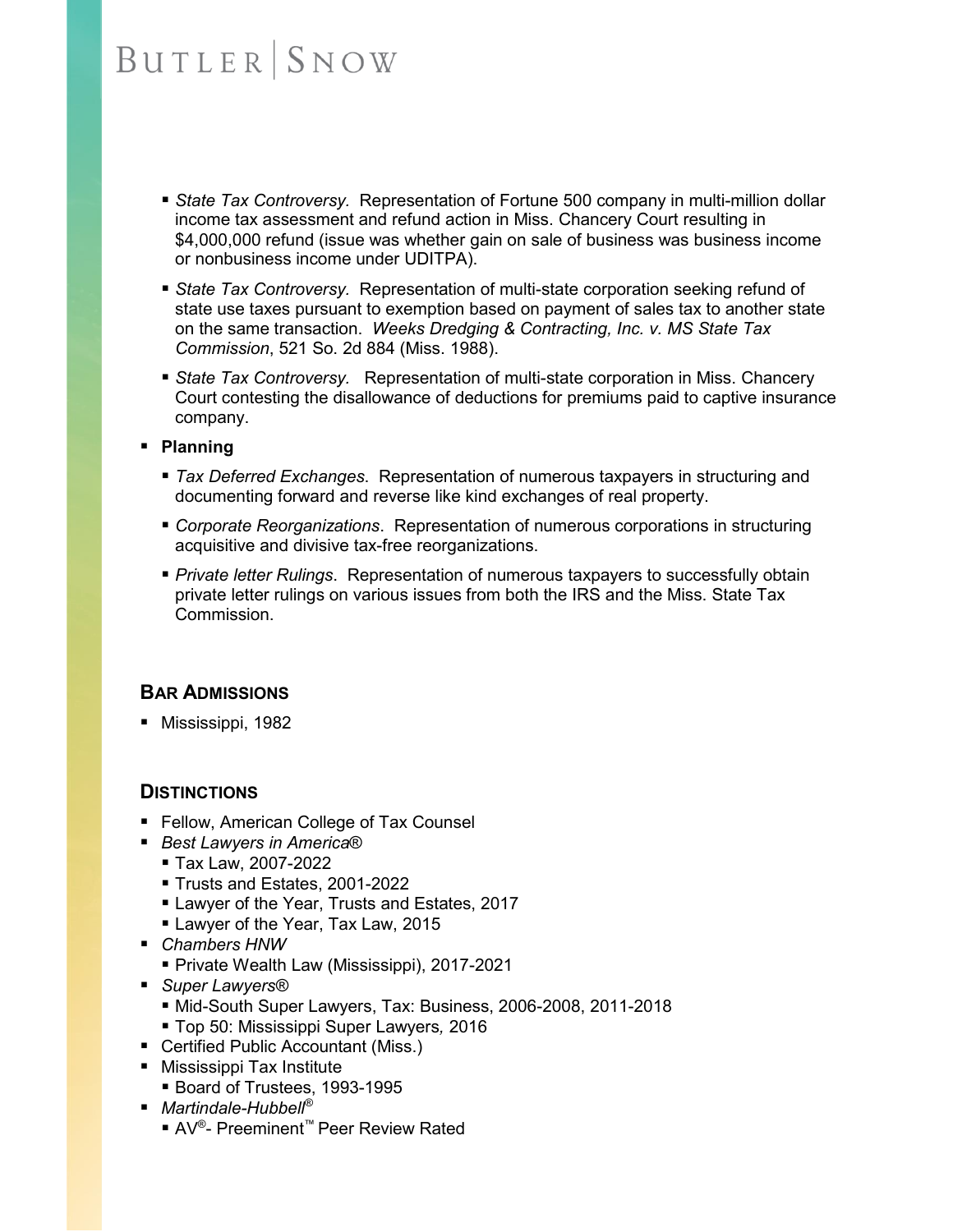### **ASSOCIATIONS**

- American Bar Association
	- Taxation Section
	- State and Local Tax Committee
- Institute for Professionals in Taxation
- Capital Area Bar Association
- National Association of Property Tax Attorneys
- Mississippi Bar Association
	- Taxation Section
- Mississippi Society of Certified Public Accountants
	- Board of Governors, 1987-1989 and 1997-1999

## **EDUCATION & HONORS**

- **New York University, LL.M., Taxation, 1984**
- University of Mississippi, J.D., 1982
- Editorial Board, *Mississippi Law Journal*
- University of Mississippi, B.B.A., Accounting, 1977

### **PAPERS, PRESENTATIONS AND PUBLICATIONS**

- Co-Presenter, "Update on Anti-PIC Laws" New York University 2002 Institute on State and Local Taxation.
- Co-Presenter, "Overview of Mississippi Sales and Use Tax," Lorman, 2011-2014.
- Co-Author, "Tax and Employee Benefit Consequences of Healthcare Reform," *Pro Te: Solutio*, Vol. 4, No. 1, January 2011.
- Presenter, "Tax Changes in the Healthcare Reform Act of 2010," Financial Planning Association of Mississippi, 2010.
- Author*,* ["IRS Proposes New Audit Me Disclosure Requirement,"](http://www.butlersnow.com/WorkArea/DownloadAsset.aspx?id=2870) *Pointe Innovation*, Spring 2010.
- **Author, "Mississippi's Tax Commission is Replaced by Department of Revenue and** [Independent Board of Tax Appeals,"](http://www.butlersnow.com/WorkArea/DownloadAsset.aspx?id=4278) *Mississippi Tax Bulletin*, July 2010.
- Author, "Change in Mississippi Contractor's Tax Impacts Refinery Owners and [Contractors That Construct Improvements at Refineries,"](http://www.butlersnow.com/WorkArea/DownloadAsset.aspx?id=4280) *Mississippi Tax Bulletin*, May 2010.
- **Author, "New Mississippi Corporate Franchise Tax Regulation Many Tax Certain Loans** [from Affiliates,"](http://www.butlersnow.com/WorkArea/DownloadAsset.aspx?id=4281) *Mississippi Tax Bulletin*, December 2009.
- Author*,* ["The Tax Relief Act of 2010: An Overview of Business Incentives,"](http://www.butlersnow.com/WorkArea/DownloadAsset.aspx?id=4432) *Planning Notes*, April 2011.